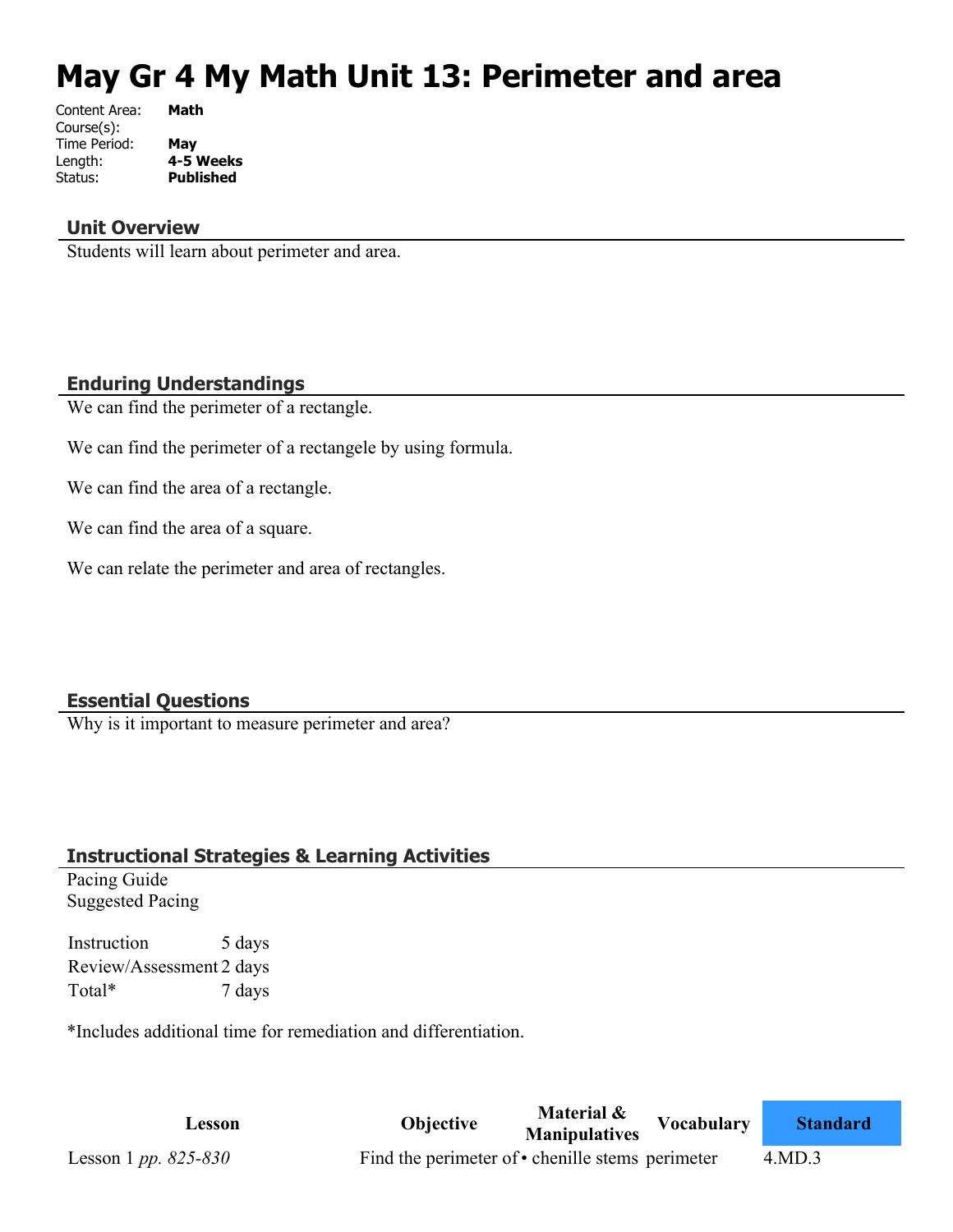| Measure Perimeter                                                          | a figure.                                                               | • ruler                              |                     | SupportingCluste<br>$\mathbf{r}$           |
|----------------------------------------------------------------------------|-------------------------------------------------------------------------|--------------------------------------|---------------------|--------------------------------------------|
| Lesson 2 pp. $831 - 836$                                                   | Solve a simpler                                                         |                                      |                     | <b>MP</b><br>2, 3, 4, 6<br>4.MD.3          |
| Problem Solving Investigation: Solve problem to solve<br>a Simpler Problem | problems.                                                               |                                      |                     | SupportingCluste<br>$\mathbf{r}$           |
|                                                                            |                                                                         |                                      |                     | <b>MP</b><br>1, 3, 5, 8                    |
|                                                                            | <b>Check My Progress</b>                                                |                                      |                     |                                            |
| Lesson 3 pp. 839-844                                                       | Explore the area of a • self-stick                                      |                                      | unit square         | 4.MD.3                                     |
| Hands On: Model Area                                                       | figure.                                                                 | notes                                | square unit<br>area | SupportingCluste<br>$\mathbf{r}$           |
| Lesson 4 pp. $845 - 850$                                                   | Find the area of<br>• connecting<br>rectangles and<br>cubes<br>squares. |                                      | area                | <b>MP</b><br>2, 3, 5, 6, 7, 8<br>4.MD.3    |
| Measure Area                                                               |                                                                         |                                      |                     | SupportingCluste<br>$\mathbf{r}$           |
| Lesson 5 pp. $851 - 856$                                                   | Relate area to                                                          | • construction<br>paper<br>• markers |                     | <b>MP</b><br>1, 2, 3, 4, 6, 7, 8<br>4.MD.3 |
| Relate Area and Perimeter                                                  | perimeter.                                                              |                                      |                     | SupportingCluste<br>r                      |
|                                                                            |                                                                         |                                      |                     | <b>MP</b><br>1, 2, 4, 6                    |
|                                                                            | <b>My Chapter Review</b>                                                |                                      |                     |                                            |

# **Integration of Career Readiness, Life Literacies and Key Skills**

| <b>WRK.9.2.5.CAP</b> | Career Awareness and Planning                                                                                                                  |
|----------------------|------------------------------------------------------------------------------------------------------------------------------------------------|
| WRK.9.2.5.CAP.1      | Evaluate personal likes and dislikes and identify careers that might be suited to personal<br>likes.                                           |
| <b>TECH.9.4.8.TL</b> | Technology Literacy                                                                                                                            |
| <b>TECH.9.4.8.CT</b> | <b>Critical Thinking and Problem-solving</b>                                                                                                   |
| TECH.9.4.8.TL.2      | Gather data and digitally represent information to communicate a real-world problem<br>(e.g., MS-ESS3-4, 6.1.8. EconET.1, 6.1.8. Civics PR.4). |
| WRK.9.2.5.CAP.2      | Identify how you might like to earn an income.                                                                                                 |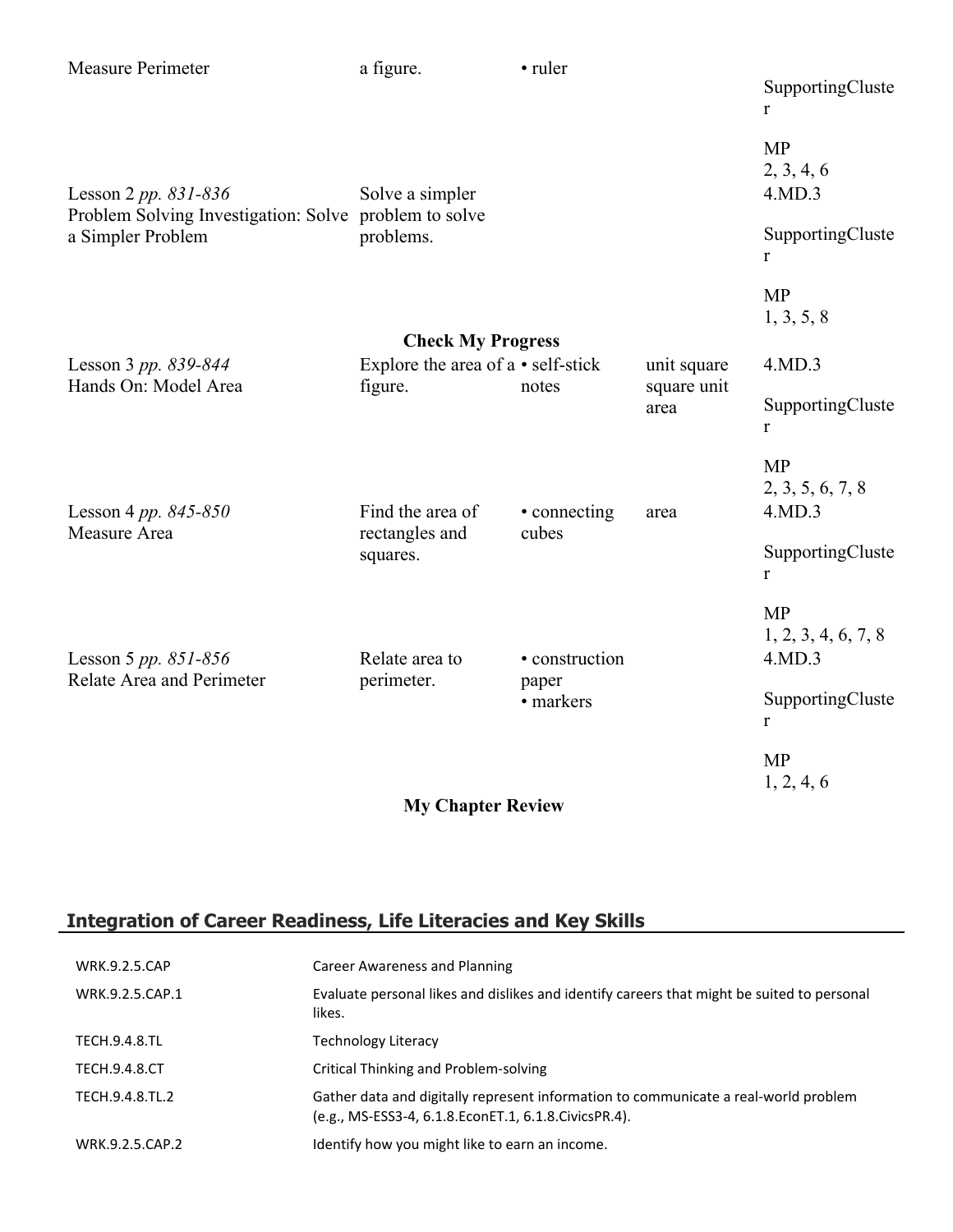|                 | An individual's passions, aptitude and skills can affect his/her employment and earning<br>potential.                                                                                             |
|-----------------|---------------------------------------------------------------------------------------------------------------------------------------------------------------------------------------------------|
| TECH.9.4.8.TL.3 | Select appropriate tools to organize and present information digitally.                                                                                                                           |
| WRK.9.2.5.CAP.3 | Identify qualifications needed to pursue traditional and non-traditional careers and<br>occupations.                                                                                              |
|                 | An essential aspect of problem solving is being able to self-reflect on why possible<br>solutions for solving problems were or were not successful.                                               |
| WRK.9.2.5.CAP.4 | Explain the reasons why some jobs and careers require specific training, skills, and<br>certification (e.g., life guards, child care, medicine, education) and examples of these<br>requirements. |

# **Technology and Design Integration**

- SMARTboard technology
- Google Applications (documents, forms, spreadsheets, presentation)
- Dreambox
- Online textbook

|                   | Data can be organized, displayed, and presented to highlight relationships.                 |
|-------------------|---------------------------------------------------------------------------------------------|
| CS.3-5.8.1.5.DA.1 | Collect, organize, and display data in order to highlight relationships or support a claim. |
| $CS.3-5.DA$       | Data & Analysis                                                                             |

# **Interdisciplinary Connections**

Leveled readers, "Solving the Pyramid Puzzle"

| LA.RI.4.4 | Determine the meaning of general academic and domain-specific words or phrases in a<br>text relevant to a grade 4 topic or subject area.                                                                                 |
|-----------|--------------------------------------------------------------------------------------------------------------------------------------------------------------------------------------------------------------------------|
| LA.RI.4.1 | Refer to details and examples in a text and make relevant connections when explaining<br>what the text says explicitly and when drawing inferences from the text.                                                        |
| LA.SL.4.1 | Engage effectively in a range of collaborative discussions (one-on-one, in groups, and<br>teacher-led) with diverse partners on grade 4 topics and texts, building on others' ideas<br>and expressing their own clearly. |

| <b>Differentiation</b> |  |
|------------------------|--|
| -Reteach Master        |  |
| -Hands-On Activity     |  |

-Enrich Master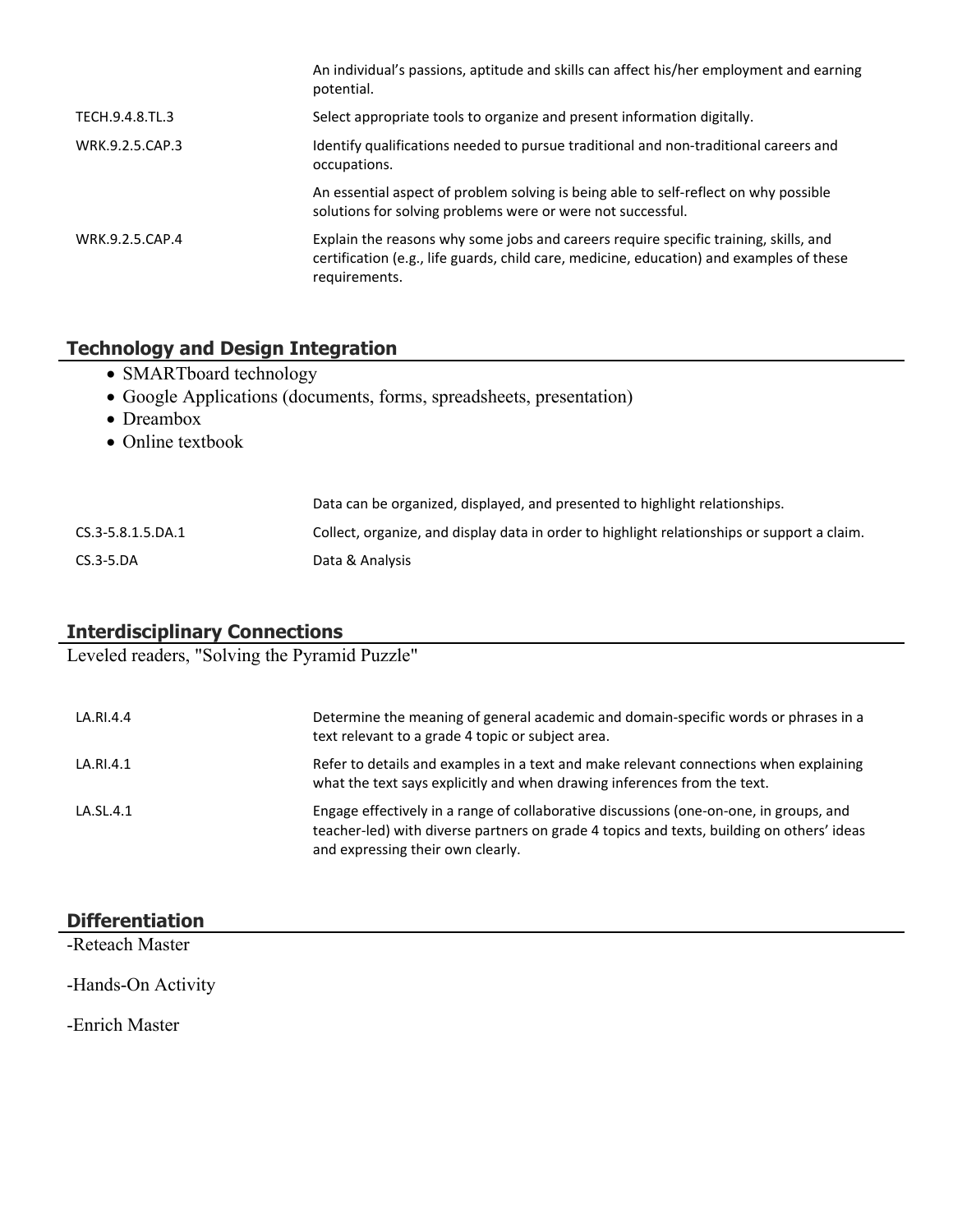# **Modifications & Accommodations**

| IEP and 504 accommodations will be utilized.                                      |
|-----------------------------------------------------------------------------------|
| Provide an outline of material to be covered                                      |
| -Individualized assignments, e.g., length, number, due date, topic                |
| -Allow student to use technology-online textbook                                  |
| -Use of graphic organizers                                                        |
| -Use highlighter for key information                                              |
| -Read directions, passages, and word problems aloud as needed-online presentation |
| -Use of calculator and matrix for multiplication and division                     |
| -Provide textbook in audio format                                                 |
| -Demonstrate directions and procedures/give examples                              |
|                                                                                   |

#### **Benchmark Assessments**

-AIMS Web

-Diagnostic and EOY Assessments

#### **Formative Assessments**

Check My Progress

-My Chapter Review

-Homework Practice

-Independent Practice